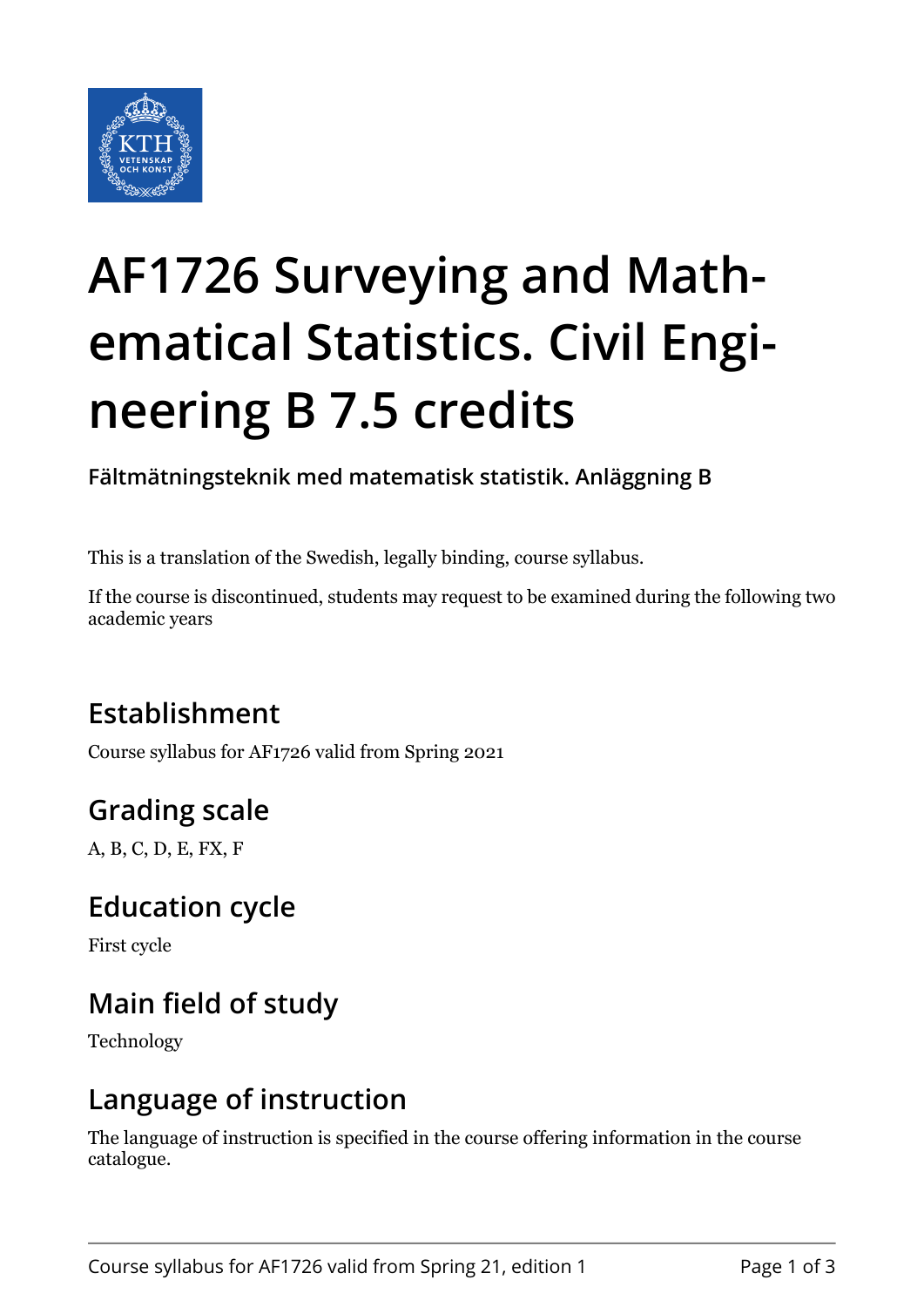## **Intended learning outcomes**

Outcomes to receive an E grade.

Upon completion of the course, the student shall be able to:

Calculate polar setting-out data for points

Calculate plannar coordinates for new points using the surveying methods:

- Polar survey
- Orthogonal survey
- Arc section
- Intersection

Calculate elevation coordinates for new points using these surveying techniques:

- Levelling
- Trigonometric levelling

Set up and take measurements with theodolites and levelling instruments Field notes and their processing Understand the structure and function of the GPS system Give an account of the application of theory of errors in surveying techniques Transform points between two-dimensional uniform coordinate systems

Be able to account for :

Civil Engineering: borrow pit, quarried rock

Field surveys, mapping of soil properties.

#### **Course contents**

Reference systems in a plane and elevation Polar stake-out Polar and Orthogonal survey

Free station **Traverse** Levelling, trigonometric levelling GPS Theory of errors Coordinate transformations

Study visits

Civil Engineering: borrow pit, quarried rock

Field surveys, mapping of soil properties.